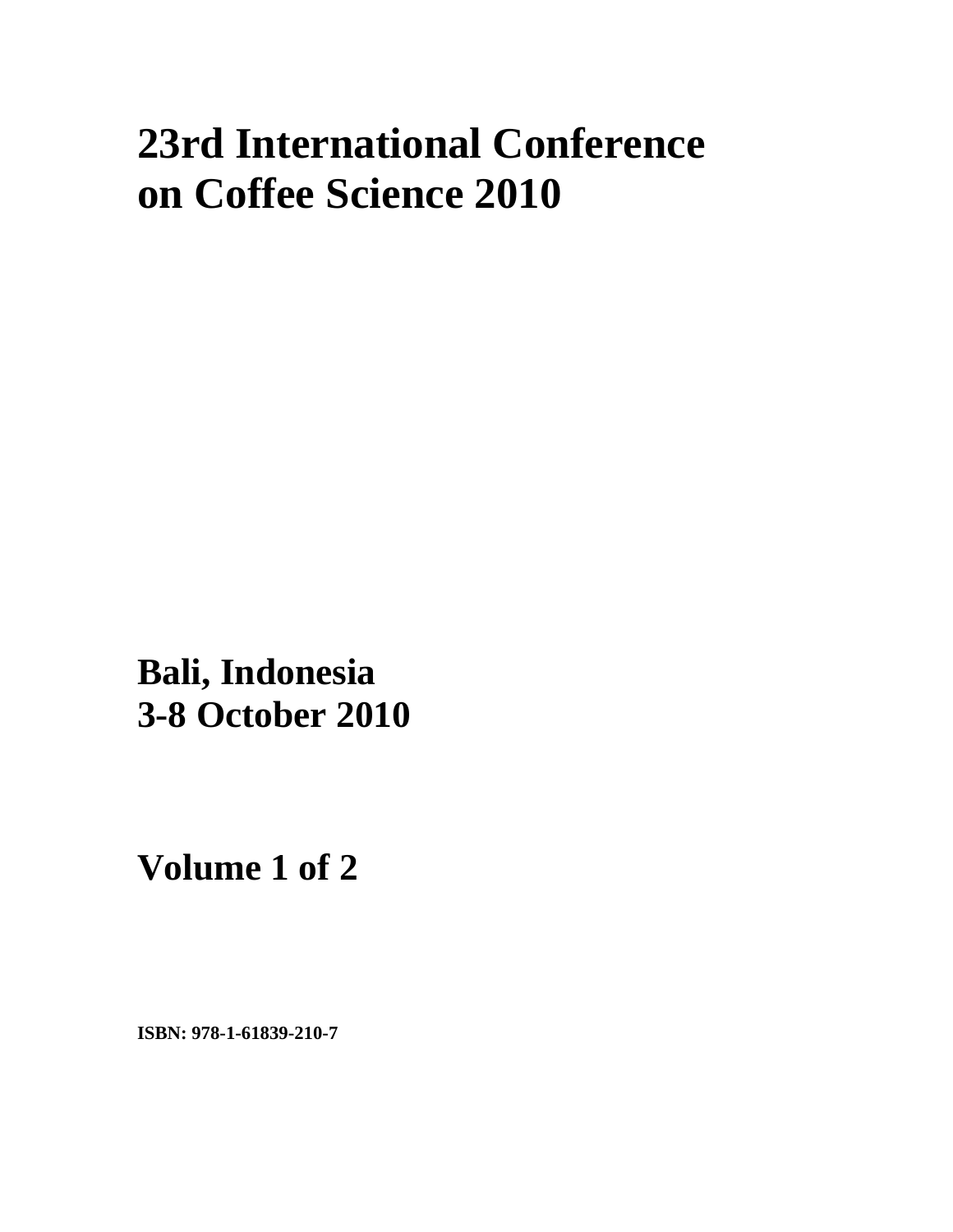**Printed from e-media with permission by:** 

Curran Associates, Inc. 57 Morehouse Lane Red Hook, NY 12571



**Some format issues inherent in the e-media version may also appear in this print version.** 

Copyright© (2010) by the Association for Science and Information on Coffee (ASIC) All rights reserved.

Printed by Curran Associates, Inc. (2011)

For permission requests, please contact the Association for Science and Information on Coffee (ASIC) at the address below.

Association for Science and Information on Coffee (ASIC) 24 ch. de la violette CH-1030 Bussigny Switzerland

Phone: 41 21 801 36 09 Fax: 41 21 701 00 41

Asic-office@asic-café.org

## **Additional copies of this publication are available from:**

Curran Associates, Inc. 57 Morehouse Lane Red Hook, NY 12571 USA Phone: 845-758-0400 Fax: 845-758-2634 Email: curran@proceedings.com Web: www.proceedings.com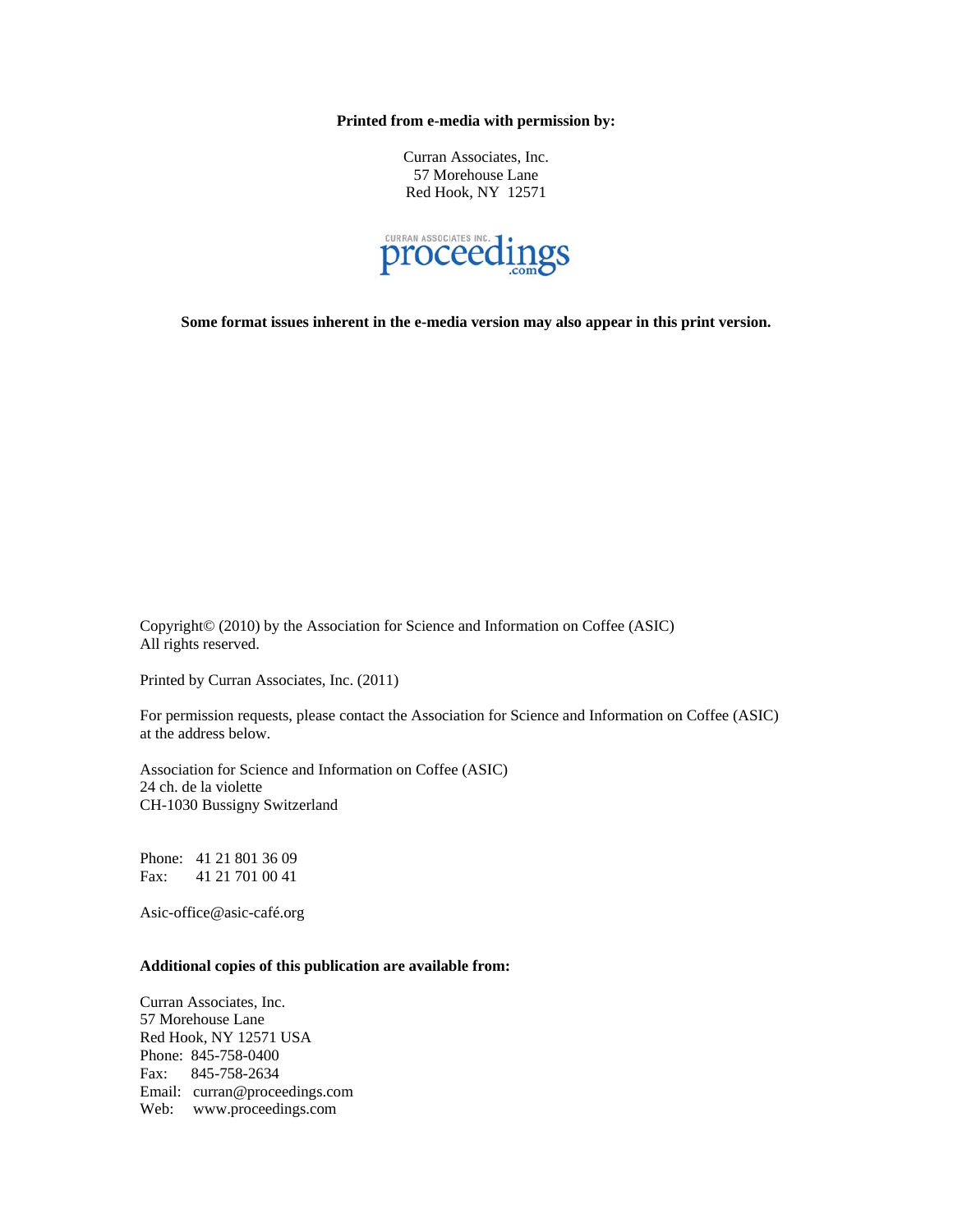## **TABLE OF CONTENTS**

## **VOLUME 1**

## **COFFEE CONSUMPTION AND HUMAN PHYSIOLOGY**

| <b>Communications</b>                                                                                                                                             |  |
|-------------------------------------------------------------------------------------------------------------------------------------------------------------------|--|
| K.D. Croft                                                                                                                                                        |  |
| A.D. Mendonca, R.A. Cunha                                                                                                                                         |  |
| The Antibacterial Effect of Coffee against Streptococcus mutans Is Enhanced By the Addition of                                                                    |  |
| A.P. Almeida, C.C. Naghetini, V.R. Santos, A. Farah, M.B.A. Gloria<br>Extract of Decaffeinated Green Coffee Beans Improves Postprandial Hyperglycemia in Rats and |  |
| K. Iwai, T. Fukunaga, O. Nakagiri, M. Hirano, M. Ikeguchi                                                                                                         |  |
| The Human Urinary Excretion of Chlorogenic Acids and Metabolites after Coffee Consumption May<br>G. Duarte, A. Farah                                              |  |
| <b>Posters</b>                                                                                                                                                    |  |
| A.G. Antonio, N.L.P. Iorio, A. Farah, K.R.N. Dos Santos, L.C. Maia                                                                                                |  |
| V. Leloup, F. Le Derff, I. Blank                                                                                                                                  |  |
| E. Dossin, V. Leloup, I. Blank                                                                                                                                    |  |
| Evaluation of the in Vitro Inhibitory Effects of an Extract of Decaffeinated Green Coffee Beans on                                                                |  |
| K. Kitaura, K. Iwai, T. Fukunaga, R. Kimura, O. Nakagiri                                                                                                          |  |
| Urinary Excretion of Chlorogenic Acids and Metabolites in Humans after Green and Roasted Coffees<br>M. Monteiro, V. Marques, A. Farah                             |  |
| The Bioavailability of Chlorogenic Acids from Coffee Is Not Affected By the Simultaneous                                                                          |  |
| M. Monteiro, G. Duarte, I. Felberg, A. Farah                                                                                                                      |  |
| T. Torres, A. Farah                                                                                                                                               |  |
| Activation of the Nrf2/ARE Pathway and ARE-Dependent Gene Expression by Different Coffee                                                                          |  |
| U. Boettler, K. Sommerfeld, N. Volz, N. Teller, V. Somoza, H. Stiebitz, G. Bytof, I. Lantz, R. Lang, T. Hofmann, D.<br>Marko                                      |  |

## **CHEMISTRY**

*Communications* 

| High-Molecular Weight Components in Coffee Beverages and Their Degradation by Human                       |  |
|-----------------------------------------------------------------------------------------------------------|--|
|                                                                                                           |  |
| D. Gniechwitz, N. Reichardt, M. Blaut, M. Bunzel                                                          |  |
| Biological Activities of Arabinogalactan-proteins Isolated from Coffea arabica Freeze Dried Instant       |  |
|                                                                                                           |  |
| L. Navarini, F. Suggi-Liverani, L. Prisenznakova, E. Paulovicova, G. Nosal'ova, M. Matulova, P. Capek, D. |  |
| Coradini, C. Casarsa                                                                                      |  |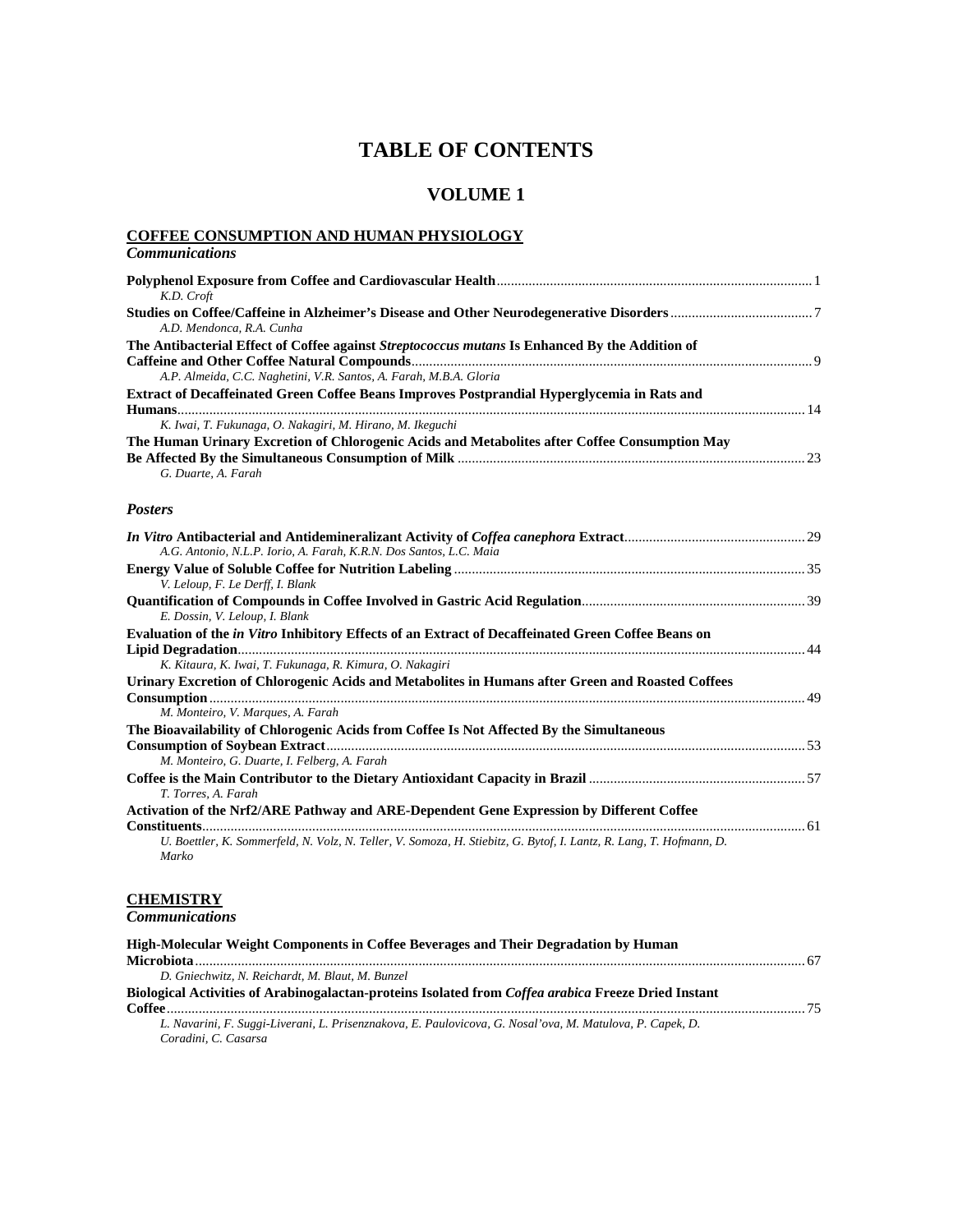| Lipids in Coffee Brews - Impact of Grind Size, Water Temperature, and Coffee/Water Ratio on          |  |
|------------------------------------------------------------------------------------------------------|--|
|                                                                                                      |  |
| S. Buchmann, A. Zahm, I. Kolling-Speer, K. Speer                                                     |  |
| Analysis of Diterpens in Green and Roasted Coffee of Coffea arabica Cultivars Growing in the Same    |  |
|                                                                                                      |  |
| C.S.G. Kitzberger, M.B.S. Scholz, L.F. Pereira, L.G.E. Vieira, T. Sera, J.B.G.D. Silva, M.T. Benassi |  |
|                                                                                                      |  |
| L. Poisson, J. Kerler, T. Davidek, I. Blank                                                          |  |
| Advanced Analytical-Sensory Correlation – Towards a Better Understanding of Coffee Flavor            |  |
|                                                                                                      |  |
| J. Baggenstoss, L. Poisson, A. Glabasnia, M. Moser, A. Rytz, E. Thomas, I. Blank, J. Kerler          |  |
| <b>Characterization of Non-Defective and Defective Coffee Beans by Fourier Transform Infrared</b>    |  |
|                                                                                                      |  |
| L.S. Oliveira, A.P. Craig, A.S. Franca                                                               |  |
| <b>Improved Chemometric Model for Prediction of Arabica Coffee Overall Ouality Using Diffuse</b>     |  |
|                                                                                                      |  |
| J.S. Ribeiro, T.J.G. Salva                                                                           |  |
|                                                                                                      |  |
| J. Silanes-Kenny, L. Navarini, F. Suggi-Liverani, J. Melrose                                         |  |
|                                                                                                      |  |
| T. Ishiwaki, E. Yamaishi, Y. Tanabe                                                                  |  |

#### *Posters*

| Gas Chromatography – Mass Spectrometry in Tandem with Sensory Analysis for Identification of                                                  |  |
|-----------------------------------------------------------------------------------------------------------------------------------------------|--|
|                                                                                                                                               |  |
| C. Ismayadi, T.S. Ariza Budi                                                                                                                  |  |
| Potential of Fourier Transform Infrared Spectroscopy (FTIR) for Detection of Adulteration in                                                  |  |
|                                                                                                                                               |  |
| A.S. Franca, L.S. Oliveira, M.S. Brito                                                                                                        |  |
| Defective Coffee Beans as Raw Materials For Adsorbent Production By Thermo-Chemical Activation  160<br>A.S. Franca, H.M. Clark, L.S. Oliveira |  |
| Production of Adsorbents from Spent Coffee Grounds: Effect of Thermal/Chemical Treatments on                                                  |  |
|                                                                                                                                               |  |
| L.S. Oliveira, L.C.O. Silva, A.S. Franca                                                                                                      |  |
|                                                                                                                                               |  |
| T. Miyai, M. Akiyama, T. Michishita, T. Katakura, M. Ikeda, T. Araki, Y. Sagara                                                               |  |
|                                                                                                                                               |  |
| C. Lambot, J. Husson, L. Bedon, S. Michaux, E. Goulois, C. Lindinger, P. Broun                                                                |  |
|                                                                                                                                               |  |
| M. Naranjo, A. Tilano, C. Gaviria, T. Velez, B. Rojano                                                                                        |  |
| Differentiation of Brazilian Arabica Crude Coffees Using Diffuse Reflectance near Infrared                                                    |  |
|                                                                                                                                               |  |
| J.S. Ribeiro, T.J.G. Salva                                                                                                                    |  |
| <b>Chemical Characterization of Espresso Coffee Foam: Influence of the Extraction Method  190</b>                                             |  |
| L. Navarini, V. Lonzarich, S. Colomban, D. Rivetti, E. De Angelis, N. D'amelio, F. Suggi Liverani                                             |  |
|                                                                                                                                               |  |
| P. Crisafulli, F. Silizio, A. Pallavicini, L. Navarini                                                                                        |  |
|                                                                                                                                               |  |
| M. Barnaba, N. Umech, L. Navarini, F. Suggi Liverani                                                                                          |  |
|                                                                                                                                               |  |
| E.S.M. Santos, L.G. Paterno, F.J. Fonseca, L.H.C. Mattoso, D.D.G.C. Freitas, R. Deliza                                                        |  |
|                                                                                                                                               |  |
| S. Buchmann, G. Kuchenmeister, I. Kolling-Speer, K. Speer                                                                                     |  |
|                                                                                                                                               |  |
| A. Zahm, K. Speer                                                                                                                             |  |
|                                                                                                                                               |  |
| A. Zahm, J. Peters, K. Speer                                                                                                                  |  |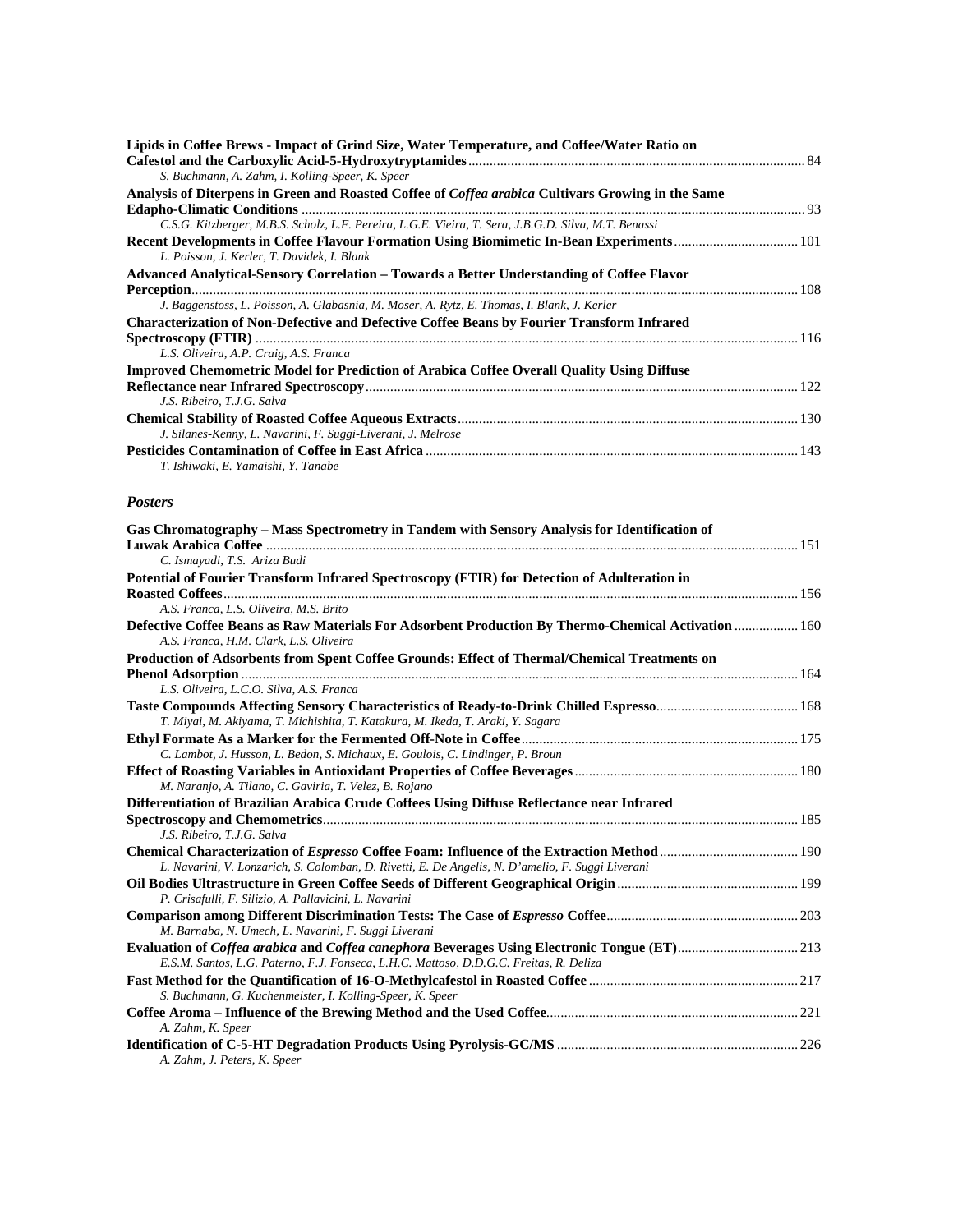| A. Zahm, R. Ronczka, K. Speer                                                                       |  |
|-----------------------------------------------------------------------------------------------------|--|
| Chemical Stability and Consumer Acceptance during Storage of a Cold Instant Soy Coffee Beverage 234 |  |
| I. Felberg, R. Deliza, A. Farah, V. Calado, J.P.L. Silva, A.T. Toci, S.C. Freitas, C. M. Donangelo  |  |
|                                                                                                     |  |
| I.D. Fisk, A. Virdie, J.S. Kenny, F. Ullrich                                                        |  |
|                                                                                                     |  |
| A.T. Toci, A. Farah                                                                                 |  |

## **PROCESSING**

| <b>Communications</b> |  |
|-----------------------|--|
|                       |  |

| C.H.J. Brando                                                                                        |  |
|------------------------------------------------------------------------------------------------------|--|
|                                                                                                      |  |
| J.K. Mburu                                                                                           |  |
|                                                                                                      |  |
| G.P. Maro, J.M. Teri, I.K. Mushi, W. Kimaro                                                          |  |
| S.M. Yusianto                                                                                        |  |
| Single Coffee Bean Roast Gas Measurements with Microprobe Single Photon Ionization Time-of-          |  |
|                                                                                                      |  |
| R. Hertz, R. Zimmermann                                                                              |  |
| Case Study of Biogas Production from Plant-Based Materials and Animal Manure Resources               |  |
|                                                                                                      |  |
| S. Mulato, E. Suharyanto                                                                             |  |
| <b>Identification of Variety and its Suitable Cherries Processing Method for Improving Specialty</b> |  |
|                                                                                                      |  |
| S.M. Yusianto, A. Mars                                                                               |  |
| Cup Profile Similarity and Uniqueness of Specialty Arabica Coffees from Different Origins in         |  |
|                                                                                                      |  |
| S.M. Yusianto, C.I. Sulistyowati                                                                     |  |
| A Novel Approach to Triphenyltetrazolium Staining As a Quality Control Tool for Green Coffee:        |  |
|                                                                                                      |  |
| L. Del Terra, M. Barnaba, F. Silizio, L. Navarini                                                    |  |
|                                                                                                      |  |

#### *Posters*

| Effects of Soaking Parchment on Sensory and Some Biochemical Components of Coffea arabica L.          |  |
|-------------------------------------------------------------------------------------------------------|--|
|                                                                                                       |  |
| C.W. Kathurima                                                                                        |  |
| Development of a Grinder for the Special Requirements of Ground Coffee Used in Capsules or As         |  |
|                                                                                                       |  |
| T. Koziorowski, T. Schneider, H. Baumeister, C. Beckmann, U. Möller-Willenberg                        |  |
|                                                                                                       |  |
| Sukrisno Widyotomo, H.K. Purwadaria, A.M. Syarief, Sri Mulato                                         |  |
|                                                                                                       |  |
| Sri Mulato, E. Suharyanto                                                                             |  |
| Coffea arabica Beans Microstructural Changes Induced by Roasting: an X-Ray Microtomographic           |  |
|                                                                                                       |  |
| P. Frisullo, M.A. Del Nobile, M. Barnaba, L. Navarini, F. Suggi Liverani                              |  |
|                                                                                                       |  |
| Y. Hananto, S. Mulato, H.K. Purwadaria                                                                |  |
|                                                                                                       |  |
| R. Tirtaguna, S. Mulato, H.K. Purwadaria                                                              |  |
| Chorogenic Acids and Lactones in Coffees Decaffeinated by Water and Supercritical CO <sub>2</sub> and |  |
|                                                                                                       |  |
| A. Farah, D. Perrone, J. Fernandes, J. Silanes                                                        |  |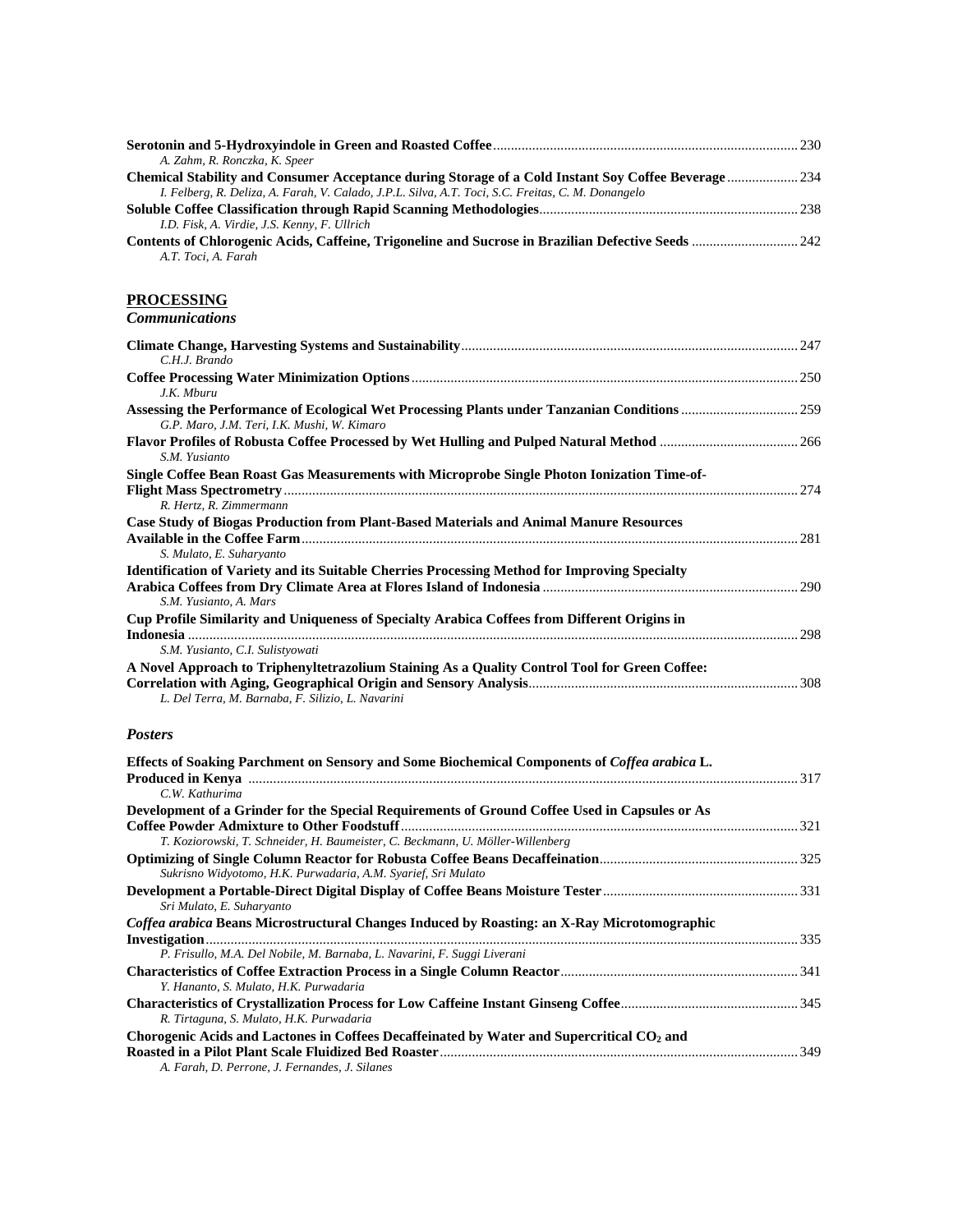| Study of the Impact of Extrusion Cooking Conditions on the Atmospheric Extractability of Roast                                                                                                                                                                             |  |
|----------------------------------------------------------------------------------------------------------------------------------------------------------------------------------------------------------------------------------------------------------------------------|--|
| F. Guilmineau, C. Saldanha Do Carmo                                                                                                                                                                                                                                        |  |
| KENCO Coffee, 100% Committed to Sustainability: How Innovation Enables the Commercialisation<br>F. Guilmineau, J. Melrose, M. Hett, J-A. Clark                                                                                                                             |  |
| <b>GENOMICS &amp; GENETICS</b>                                                                                                                                                                                                                                             |  |
| <b>Communications</b>                                                                                                                                                                                                                                                      |  |
| Expression Analysis and Nucleic Polymorphism of Candidate Genes for Drought Tolerance in Coffee  364<br>L.P. Freire, N.G. Vieira, F. Vinecky, G.S.C. Alves, T. Leroy, D. Pot, S. Elbelt, T. Marques, G.C. Rodrigues, P.<br>Marraccini, A.C. Andrade                        |  |
| MOCCADB - An Integrative Database for Functional, Comparative and Diversity Studies in the                                                                                                                                                                                 |  |
| V. Poncet, O. Plechakova, F. Benedet, R. Guyot, M. Couderc, P. De Block, P. Hamon, C. Campa, A. De Kochko, S.<br>Hamon, C. Tranchant-Dubreuil                                                                                                                              |  |
| A Coffee High Density Genetic Map for Quantitative Trait Loci Analysis on Agronomical,                                                                                                                                                                                     |  |
|                                                                                                                                                                                                                                                                            |  |
| D. Crouzillat, M. Rigoreau, F. Lefebvre-Pautigny, P. Priyono, P. Broun, C. Lambot<br>Functional Markers in Assisted Selection – Study of an Expressed SSR Locus Associated with Leaf-                                                                                      |  |
|                                                                                                                                                                                                                                                                            |  |
| J.V.D. Molino, M. Silvestrini, J.C. Martinati, O. Guerreiro-Filho, M.P. Maluf                                                                                                                                                                                              |  |
| P. Lashermes, X. Argout, D. Crouzillat, P. Priyono, M. Yepes, P. Wincker                                                                                                                                                                                                   |  |
| Overview of the Functional Virulent Genome of the Coffee Leaf Rust Pathogen Hemileia vastatrix  396<br>P. Talhinhas, H. Azinheira, A. Loureiro, D. Batista, B. Vieira, F. Pina-Martins, E. Tisserant, A.-S. Petitot, O.S.<br>Paulo, S. Duplessis, M.C. Silva, D. Fernandez |  |
| <b>Short Communications</b>                                                                                                                                                                                                                                                |  |
| T.N. Alemayehu, V. Petiard, P. Broun, D. Crouzillat                                                                                                                                                                                                                        |  |
| The Effect of Low Temperature on Metabolism of Membrane Lipids in Coffea spp. and Associated                                                                                                                                                                               |  |
| P. Batista-Santos, L.F. Goulao, A.S. Fortunato, I.P. Pais, P.S. Campos, F. Partelli, A.I. Ribeiro, J.C. Ramalho                                                                                                                                                            |  |
| Coffee Control Quality on Geographic and Genetic Origins Determined By DNA Traceability 419<br>E. Morel, M. Rigoreau, A. Rodriguez, C. Lambot, P. Broun, D. Crouzillat                                                                                                     |  |
| M. Modonut, L. Del Terra, M. Barnaba, G. Graziosi, A. Pallavicini                                                                                                                                                                                                          |  |
| M.A. Dos Santos, R.V. Ferreira, T. Sera, D. Pot, L.F. Pereira, P. Charmetant                                                                                                                                                                                               |  |
| <b>LABELS - QUALITY - BREEDING</b>                                                                                                                                                                                                                                         |  |
| <b>Communications</b>                                                                                                                                                                                                                                                      |  |
| Quality Upgrading in Specialty Coffee Chains and Smallholder Livelihoods in Eastern Indonesia:                                                                                                                                                                             |  |
| J. Neilson, B. Arifin, Y. Fujita, D.F.S. Hartatri                                                                                                                                                                                                                          |  |
| <b>Evaluation of Organic Coffee Farming Potential from Perspectives of Production and Natural</b>                                                                                                                                                                          |  |

**Sustainable Coffee Farming Framework: A Chain View**............................................................................................... 451 *G. Celi, D. Liverman*  **Performance of** *Coffea arabica* **F1 Hybrids in Comparison with American Pure Line Varieties**............................... 466 *B. Bertrand, E. Alpizar, L. Llara, R. Santacreo, M. Hidalgo, J.M. Quijano, P. Charmetant, C. Montagnon, F. Georget, H. Etienne* 

*Tesfaye Ayano, Bobe Bedadi, Ketema Belete* 

**Resources Management in Yayu District, Southwestern Ethiopia** ................................................................................ 445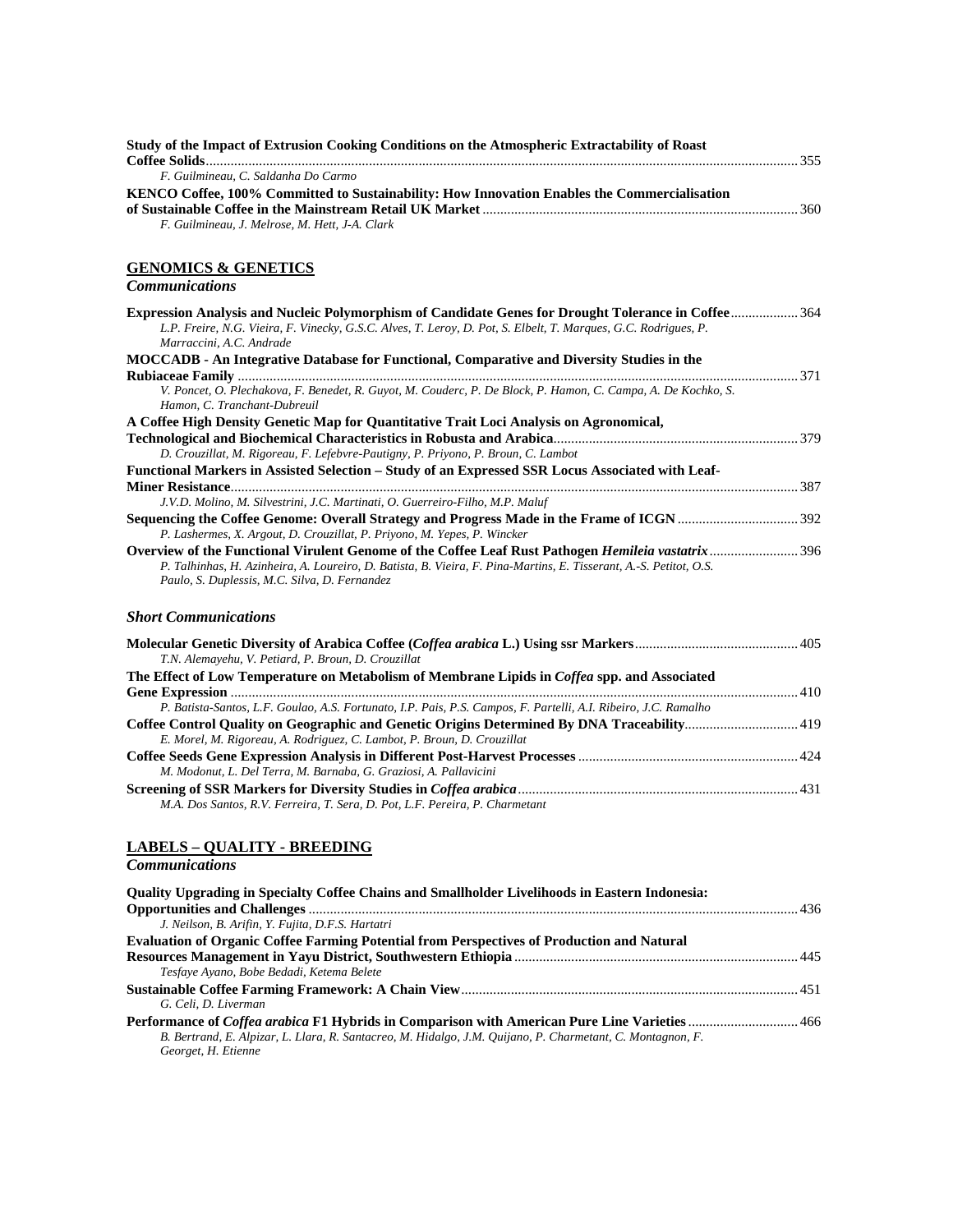| An Example of Successful Technology Transfer: Coffea arabica Propagation by Somatic             |  |
|-------------------------------------------------------------------------------------------------|--|
|                                                                                                 |  |
| F. Georget, B. Bertrand, E. Malo, C. Montagnon, E. Alpizar, E. Dechamp, I. Jourdan, H. Etienne  |  |
| The Impact of Participatory Village Based Training for Increased Coffee Productvity, Production |  |
|                                                                                                 |  |
| J.M. Magesa, F.B. Swai, I.K. Mushi, N. Ng'Homa, S. Mdemu, J.M. Teri                             |  |

## **COFFEE AGRONOMY. PATHOLOGY - BREEDING**

| <b>Communications</b> |  |
|-----------------------|--|
|                       |  |

| Integrated Control of Coffee Berry Borer (Hypothenemus hampei) on Arabica Coffee in South                                  |  |
|----------------------------------------------------------------------------------------------------------------------------|--|
|                                                                                                                            |  |
| S. Wiryadiputra, R. Jahuddin, I.L. Mainsese, G. Oduor, S.S. Sastroutomo                                                    |  |
|                                                                                                                            |  |
| E.K. Gichuru, J.N. Maundu, H.M. Mugo, J.N. Mburu, K.T.K. Gitonga, J.W. Kimenju, G.K. Mutua                                 |  |
| Population Structure of <i>Colletotrichum kahawae</i> , the Causal Agent of Coffe Berry Disease (CBD):                     |  |
|                                                                                                                            |  |
| D.N. Silva, P. Talhinhas, V. Varzea, A. Loureiro, M.C. Silva                                                               |  |
|                                                                                                                            |  |
| N. Phiri, P. Baker, M. Rutherford, J. Flood, P. Musoli, K. Mbuyi, D. Kilambo, G. Adugna, G. Hakiza, F. Pinard,<br>G. Oduor |  |
|                                                                                                                            |  |
| D. Kilambo, N. Ng'homa, D.J. Mtenga, J.M. Teri, N. Phiri                                                                   |  |
|                                                                                                                            |  |
| I. Gede Swibawa, K. Hairiah, D. Suprayogo                                                                                  |  |

## **VOLUME 2**

#### *Short Communications*

| The Raise of Eco-Label Coffee: A Comparative Study of Their Effects on Costa Rican and Kenyan                    |  |
|------------------------------------------------------------------------------------------------------------------|--|
|                                                                                                                  |  |
| J.F. Le Coq, F. Pinard, E. Kirumba, G. Soto                                                                      |  |
|                                                                                                                  |  |
| F. Pinard, E. Kirumba                                                                                            |  |
| The CAFNET/Coffee-Flux Project: Evaluating Water, Carbon and Sediment Ecosystem Services in a                    |  |
|                                                                                                                  |  |
| O. Roupsard, F. Gomez-Delgado, F. Charbonnier, L. Benegas, S. Taugourdeau, R. Kinoshita, R. Moussa, E.           |  |
| Drever, A. Lacointe, B. Rapidel, A. Perez, A. Robelo, A. Barquero, C. Rivera Wilson, M.N.V. Navarro, C. Jourdan, |  |
| G. Le Maire, P. Thaler, J-M. Bonnefond, J-M. Harmand, P. Vaast                                                   |  |

#### **COFFEE AGRONOMY. SUSTAINABILITY – AGRO-ECOLOGY**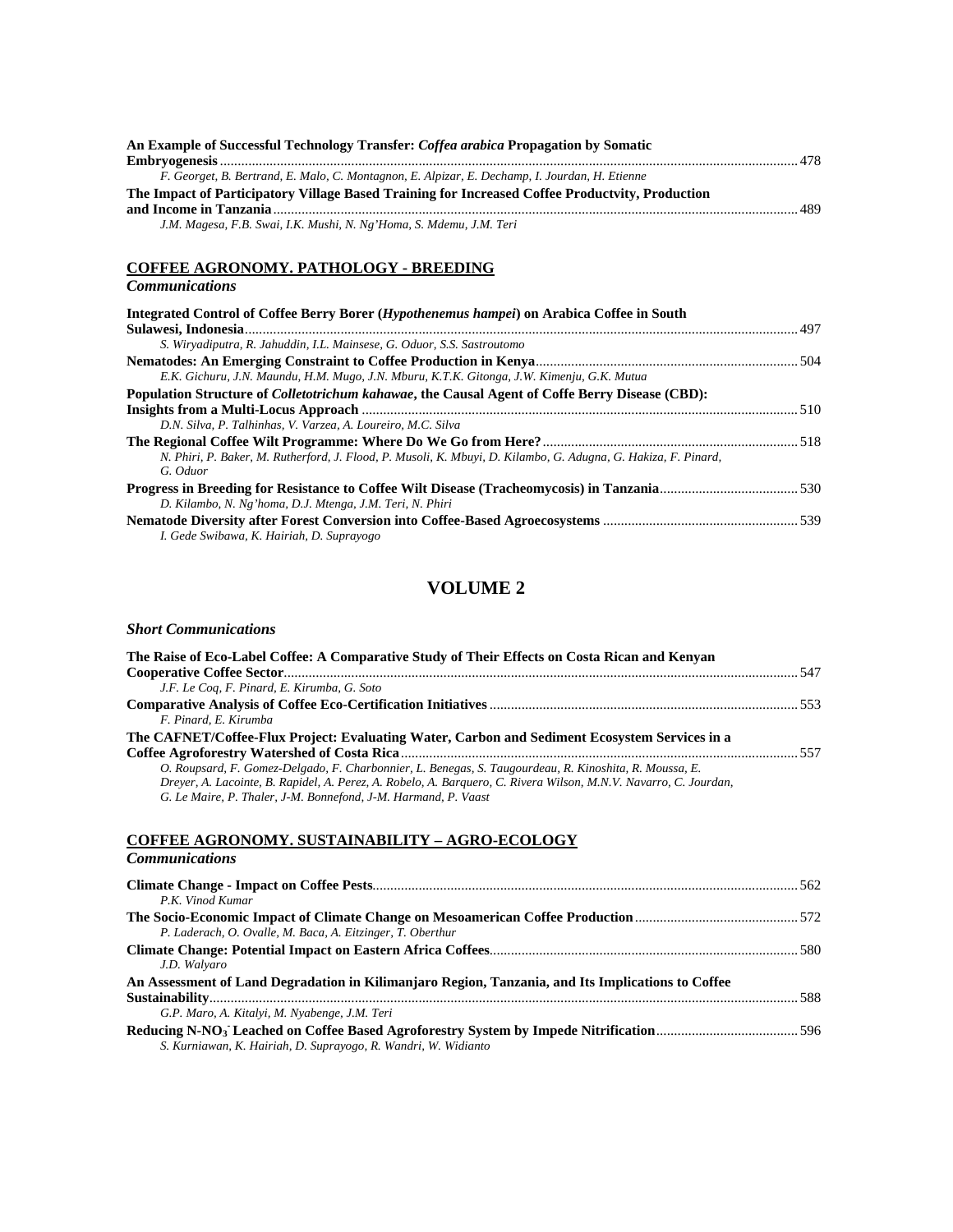| Carbon Stock Assessment for a Forest-to-Coffee Conversion Landscape in Kalikonto Watershed                  |  |
|-------------------------------------------------------------------------------------------------------------|--|
|                                                                                                             |  |
| K. Hairiah, S. Kurniawan, F.K. Aini, N.D. Lestari, I.D. Lestariningsih, T. Zulkarnaen, M. Van Noordwijk, W. |  |
| Widianto                                                                                                    |  |

#### **COFFEE AGRONOMY & BIOTECHNOLOGIES**

| <b>Posters</b>                                                                                                                                         |  |
|--------------------------------------------------------------------------------------------------------------------------------------------------------|--|
| Augmentation of Caffeine Alkaloids by Exogenous Indoleamines in <i>Coffea canephora</i> P. Ex. Fr.                                                     |  |
|                                                                                                                                                        |  |
| P. Giridhar, A. Ramakrishna, V. Sridevi, G.A. Ravishankar                                                                                              |  |
| Genetic Study on Several Mechanical Properties of the Wood of Coffea arabica and Coffea canephora                                                      |  |
|                                                                                                                                                        |  |
| C. Cilas, C. Godin, B. Bertrand, C. Montagnon, H. Bailleres                                                                                            |  |
|                                                                                                                                                        |  |
| P. Batista-Santos, F.C. Lidon, A.S. Fortunato, A.E. Leitao, I.P. Pais, A.I. Ribeiro, J.C. Ramalho                                                      |  |
| D. Kilambo, S.D. Lyimo, D.J. Mtenga, J.M. Teri                                                                                                         |  |
| Progress in Accelerated Multiplication and Distribution of Seedlings of Improved Hybrid Coffee                                                         |  |
|                                                                                                                                                        |  |
| J.M. Magesa, F.B. Swai, I.K. Mushi, N. Ng'Homa, S. Mdemu, J.M. Teri                                                                                    |  |
| N. Ng'homa, D. Kilambo, H. Mtwaenzi, C. Komba                                                                                                          |  |
| Multiplication of Tanzanian Coffee Arabica Hybrids and Robusta Clones by Somatic Embryogenesis 643                                                     |  |
| D.J. Mtenga, J. Ducos, D. Kilambo, R. Ngomuo, J.M. Teri                                                                                                |  |
|                                                                                                                                                        |  |
| R.R. De Oliveira, P. Mazzafera, M.C. Dornelas                                                                                                          |  |
| Mapping Quantitative Trait Loci (QTLs) for Somatic Embryogenesis Ability and Yield Components                                                          |  |
|                                                                                                                                                        |  |
| P. Priyono, M. Rigoreau, U. Sumirat, S. Mawardi, T. Wahyudi, P. Broun, V. Petiard, C. Lambot, D. Crouzillat                                            |  |
| Establishment of Entomopathogens Beauveria bassiana as an Endophyte in Coffee Seedlings Coffea                                                         |  |
|                                                                                                                                                        |  |
| E. Sulistyowati, F.N. Aini, Endang Mufrihati, E. Susiani                                                                                               |  |
|                                                                                                                                                        |  |
| M.Y. Rendon, T.J.G. Salva, M.T. Braghini, N. Bragagnolo                                                                                                |  |
|                                                                                                                                                        |  |
| M.Y. Rendon, T.J.G. Salva, M.T. Braghini, N. Bragagnolo                                                                                                |  |
|                                                                                                                                                        |  |
| P. Charmetant, M. Rakocevic                                                                                                                            |  |
|                                                                                                                                                        |  |
| M. Rakocevic, F. S. De Souza, P. Charmetant                                                                                                            |  |
| Preliminary Results on Phenotypic Plasticity of Coffee (Coffea arabica Cv. Rubi and Iapar59) Plants                                                    |  |
|                                                                                                                                                        |  |
| G.C. Rodrigues, J.S.D. Rojas, O. Roupsard, T. Leroy, D. Pot, M.Z. Moreira, J-L. Verdeil, J. Dauzat, C. Jourdan,<br>A.C. Andrade, P. Marraccini         |  |
|                                                                                                                                                        |  |
| F. Vinecky, F. Davrieux, G.S.C. Alves, A.C. Mera, T. Leroy, F. Bonnot, D. Pot, O.C. Rocha, A.F. Guerra, G.C.<br>Rodrigues, P. Marraccini, A.C. Andrade |  |
| High-Throughput Sequencing of cDNA Extracted from Meristems of Coffea arabica cv. Rubi and                                                             |  |
|                                                                                                                                                        |  |
| R. Vidal, T. Leroy, F. De Bellis, D. Pot, G.C. Rodrigues, G.A.G. Pereira, A.C. Andrade, P. Marraccini                                                  |  |
|                                                                                                                                                        |  |
| C.M. Gatarayiha, S. Mushimiyimana, J. Bigirimana, N. Phiri                                                                                             |  |
| <b>Evaluation of Coffee Varieties Derived from Diverse Genetic Sources of Resistance for Prospective</b>                                               |  |
| N. Surya Prakash, M. Manoj Kumar, D. Padmajyothi, S.B. Sudhakar, B.Y. Hanumantha, S. Daivasikamani, N.R.                                               |  |
| Suresh, P.R. Soumya, M.B. Asha, M. Madhura, M.H. Divya, V. Varzea, M.D. Silva, N. Phiri, B.M. Gichimu                                                  |  |
|                                                                                                                                                        |  |

*E. Anim-Kwapong, J.G. Anim-Kwapong, B. Adomako*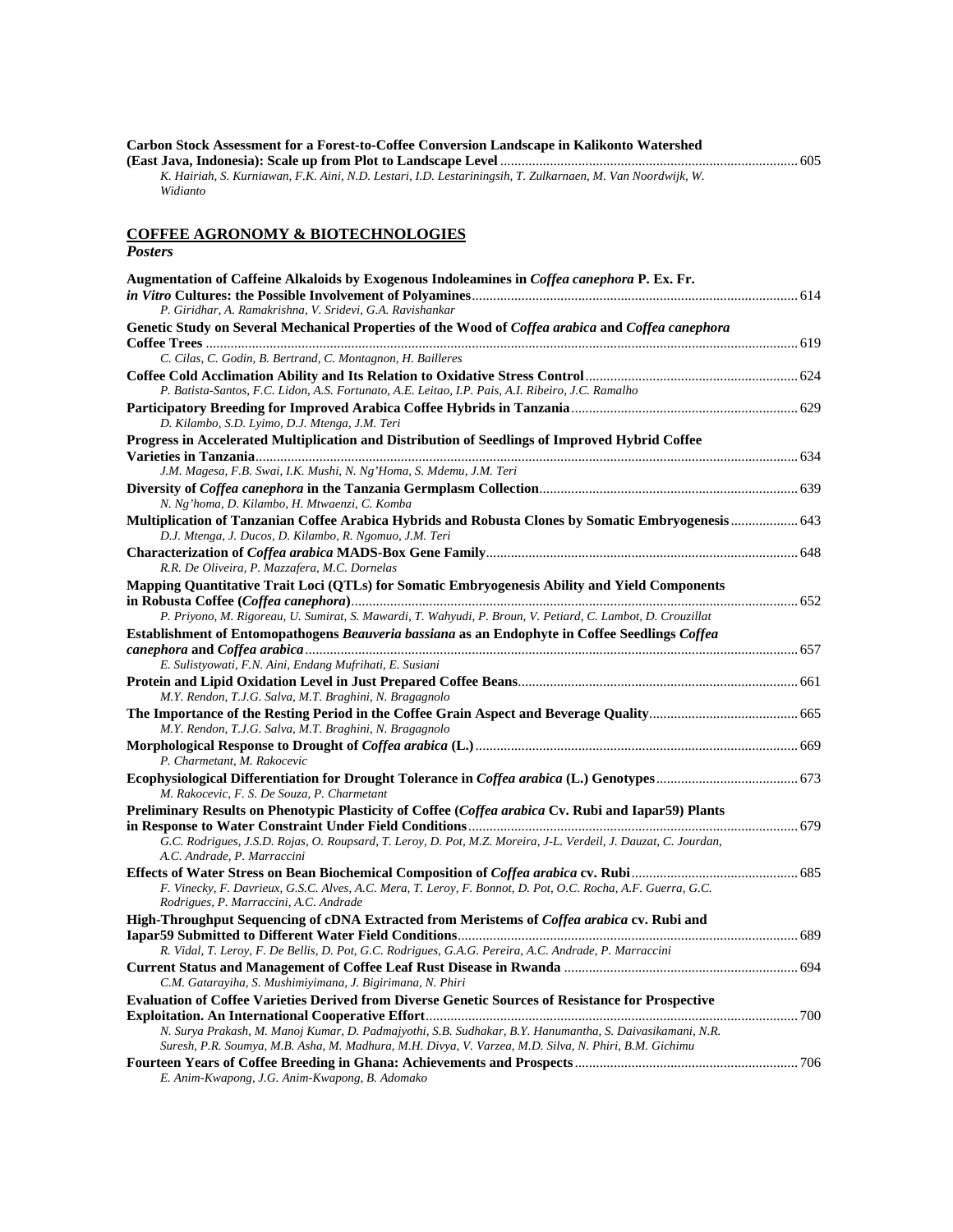| N.C. Cavaco Bicho, F.C. Lidon, J.C. Ramalho, A.E. Leitao                                                                                                                    |  |
|-----------------------------------------------------------------------------------------------------------------------------------------------------------------------------|--|
| Analysis of Population Genetic Diversity and Differentiation in <i>Hemileia vastatrix</i> by Molecular                                                                      |  |
| D. Batista, L. Guerra-Guimaraes, P. Talhinhas, A. Loureiro, D.N. Silva, L. Gonzalez, A.P. Pereira, A. Vieira, H.<br>Azinheira, C. Struck, M.C. Silva, O.S. Paulo, V. Varzea |  |
| S. Leitao, L. Guerra-Guimaraes, M.R. Bronze, L. Vilas Boas, M. Sá, M. H. G. Almeida, M.C. Silva                                                                             |  |
| Cellular and Molecular Responses in Host and Nonhost Coffee-Rust Interactions (Hemileia vastatrix                                                                           |  |
|                                                                                                                                                                             |  |
| I. Diniz, P. Talhinhas, H. Azinheira, V. Varzea, H. Oliveira, D. Fernandez, M.C. Silva                                                                                      |  |
| A. Vieira, P. Talhinhas, A. Loureiro, S. Duplessis, D. Fernandez, M.C. Silva, O.S. Paulo, H. Azinheira                                                                      |  |
|                                                                                                                                                                             |  |
| A. Chalfun-Junior, S.C. Silva, G.F.F. Silva, F.L. Valentim, L.V. Paiva, A. C. Andrade                                                                                       |  |
| Shine Gene Improving the Drought Tolerance of Chimeric Arabidopsis thaliana and Coffea Arabica  744<br>V.C. Stein, A. Chalfun-Junior, R. Paiva, M.G.M. Aarts                |  |
| In Silico Characterization of Putative Members of the Coffee (Coffea arabica) Ethylene Signaling                                                                            |  |
| A.A. Lima, S.A. Ságio, A. Chalfun-Junior                                                                                                                                    |  |
| Modifications in the Carbohydrates Metabolism in Seedlings of Coffee Tree Progeny Siriema under                                                                             |  |
| A. Chalfun-Junior, E.F. Melo, C.N. Fernandes, L.O.B. Barquero, J.D. Alves                                                                                                   |  |
| Evolutionary Changes of the Gene Expression Pattern Mediated by Exonized Transposable Element                                                                               |  |
|                                                                                                                                                                             |  |
| F.R. Lopes, A.C. Andrade, P. Marraccini, J.B. Teixeira, M.F. Carazzolle, G.A.G. Pereira, C.M.A. Carareto                                                                    |  |
| Effect of Different Levels of Fertilization on Bean Biochemical Composition in Coffea arabica cv.                                                                           |  |
| F. Vinecky, F. Davrieux, G.S.C. Alves, I.R. Heimbeck, A.C. Mera, T. Leroy, F. Bonnot, D. Pot, A.F. Guerra, O.C.<br>Rocha, G.C. Rodrigues, P. Marraccini, A.C. Andrade       |  |
|                                                                                                                                                                             |  |
| R. Arimarsetiowati, C. Ismayadi, P. Priyono                                                                                                                                 |  |
| In Vitro Inoculation of Arabica Coffee Derived from Somatic Embryogenesis with Beauveria bassiana 770<br>E. Sulistyowati, R. Arimarsetiowati                                |  |
| Predicting the Performance of Introduced Coffea canephora Germplasm under Recurrent Selection 774<br>E. Anim-Kwapong, J.G. Anim-Kwapong, B. Adomako, A. Akpertey            |  |
| Genotype X Environment Interaction on Yield of Selected Coffea canephora Clones in Ibadan, Oyo                                                                              |  |
| K.E. Dada, S.S Omolaja, A.A. Oloyede, E.A. Adeyemi                                                                                                                          |  |
| M.F.B. Paula, A. Chalfun-Junior, H.G. Barretto, L.V. Paiva                                                                                                                  |  |
| Coffee Seeds Isotopic Composition as a Potential Proxy to Evaluate Minas Gerais (Brazil) Seasonal                                                                           |  |
|                                                                                                                                                                             |  |
| C. Rodrigues, R. Maia, M. Brunner, E. Carvalho, J.C. Ramalho, T. Prohaska, C. Maguas                                                                                        |  |
| <b>Impact of Different Coffee Shade Trees on Soil Quality Parameters in Relation to Organic Coffee</b>                                                                      |  |
| Tesfaye Ayano, Bobe Bedadi                                                                                                                                                  |  |
| Impact of Different Shade Trees on Coffee Associated Parameters under Different Production                                                                                  |  |
|                                                                                                                                                                             |  |
| Tesfaye Ayano                                                                                                                                                               |  |
| A. Netsere, S. Endrise, B. Belachew                                                                                                                                         |  |
|                                                                                                                                                                             |  |
| A. Netsere, W. Tefera, B. Belachew                                                                                                                                          |  |
| B.M. Gichimu, C.O. Omondi, E.K. Gichuru                                                                                                                                     |  |
| R. Priyadarshini, K. Hairiah, D. Suprayogo, J. Bako Baon                                                                                                                    |  |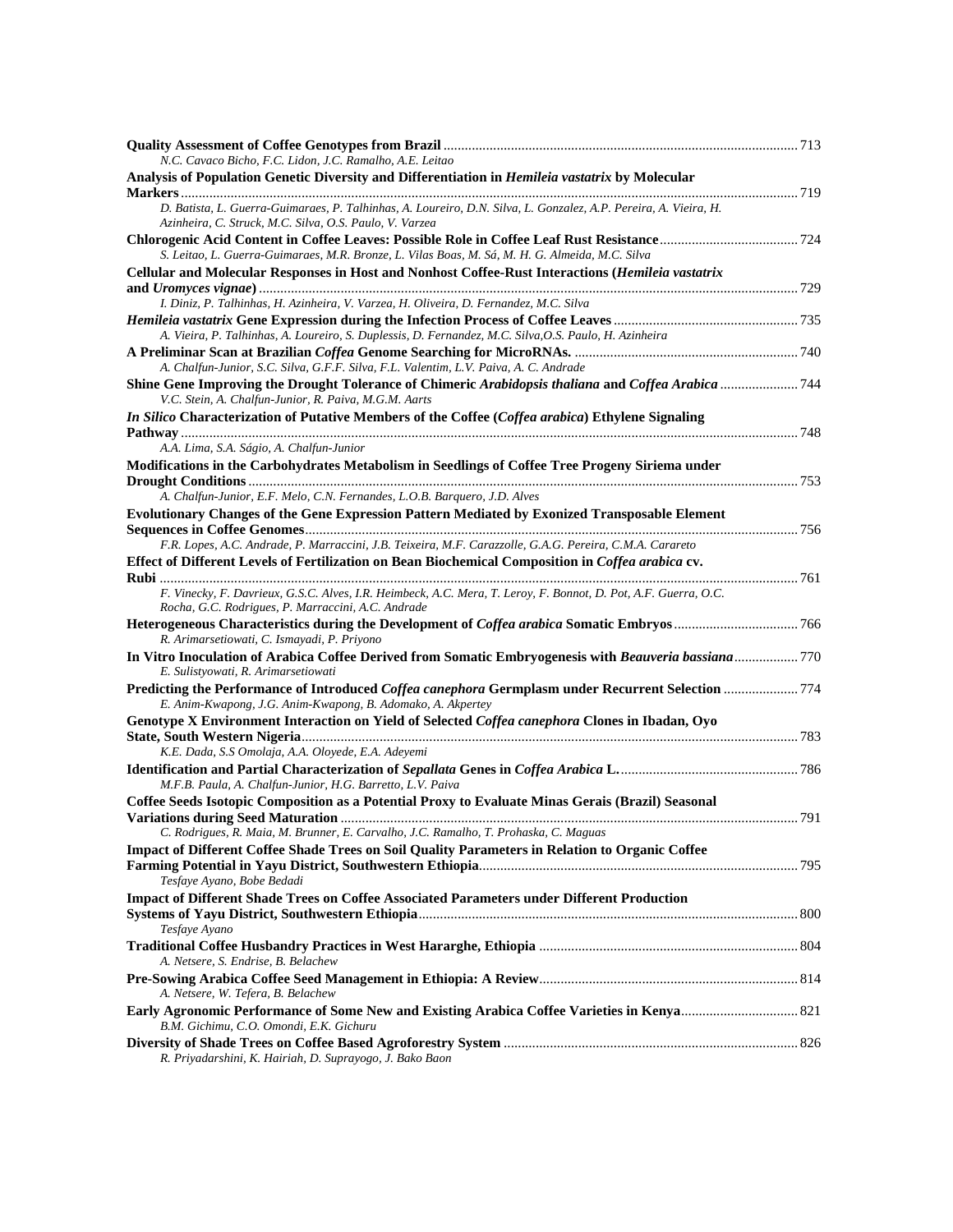| A.O. Famaye, G.O. Iremiren, A.A. Oloyede                                                                                                 |  |
|------------------------------------------------------------------------------------------------------------------------------------------|--|
| Evaluation of Coffee Intercropped With Rice and Plantain at Early Stage of Field Establishment in                                        |  |
| A.O. Famaye, G.O. Iremiren, O. Olubamiwa, A.E. Aigbekaen, O.A. Fademi, A.A. Oloyede                                                      |  |
| Coffee Sector Efficiency and Equity: Lesson Learned from a Comparative Commodity Chain                                                   |  |
| F. Pinard, J.F. Le Coq, A. Aithal                                                                                                        |  |
|                                                                                                                                          |  |
| V.M. Anchirinah, F. Baah, F. K. Oppong, F. Armon - Armah                                                                                 |  |
| The Dynamics of Predacious Mites, Euseuis kenyae, (Acari: Phytoseiidae) Under Coffee Sprayed with<br>H.M. Mugo, J.M. Mwangi, S. K.Ndoiru |  |
| D.A. Odeny                                                                                                                               |  |
| Positive Effect of Bee Pollination on Coffee Production Is Highly Contingent of Irrigation in Coffee                                     |  |
|                                                                                                                                          |  |
| V. Boreux, P. Vaast, G.K. Cheppudira, L. Madappa, C. Garcia, J. Ghazoul                                                                  |  |
| G.S. Giomo, F.M. Borem, L.C. Fazuoli, J.C. Mistro                                                                                        |  |
| Validating the Agro-Ecological Systems of Coffee Land Evaluation in Tanzania Using the Parametric                                        |  |
|                                                                                                                                          |  |
| G.P. Maro, J.M. Teri, E.J. Mosi                                                                                                          |  |
|                                                                                                                                          |  |
| G.S. Giomo, F.M. Borem, M.B. Silvarolla                                                                                                  |  |
| Microbiological Soil Characteristics of Areas Cultivated with Conilon Coffee under Conventional and                                      |  |
|                                                                                                                                          |  |
| F. Partelli, H.D. Vieira, E.P.B. Ferreira, A.P. Viana, M.A. Martins, S. Urquiaga                                                         |  |
| K. Linne, C. Schmitz-Hoffmann, J. Archer, J. Ng'Ang'a, A. Pensel, C. Kuhrt                                                               |  |
| <b>Standardization of Optimum Planting Densities and Training Methods for Dwarf Arabica Genotypes</b>                                    |  |
| I.B. Biradar, Y. Raghuramulu, N. Hariyappa, P. Shivaprasad, S. Kamalabai                                                                 |  |
|                                                                                                                                          |  |
| E.J. Mndolwa, G.P. Maro, D. Kilambo, J.M. Teri                                                                                           |  |
| Integrating Cedrela odorata Trees into Robusta Coffee Production in Ghana as a Diversification                                           |  |
|                                                                                                                                          |  |
| F.K. Oppong, J.G. Anim-Kwapong                                                                                                           |  |
| Population Dynamics of The Coffee Leaf Miner, Leucoptera meyricki (Ghesq.) (Lepidoptera:                                                 |  |
| D. Kutywayo                                                                                                                              |  |
|                                                                                                                                          |  |
| A. Chemura, C. Mahoya, D. Kutywayo                                                                                                       |  |
|                                                                                                                                          |  |
| R. Erwiyono, C. Bowo, A. Wibawa                                                                                                          |  |
| Influence of Arbuscular Mycorrhizal Inoculation and Phosphate Fertilizer Types on the Growth of                                          |  |
|                                                                                                                                          |  |
| G.O. Iremiren, O.S. Ibiremo, M.A. Daniel, A.A. Oloyede, M.O. Adejumo                                                                     |  |
| Cup Taste Profile Evaluation on the Hybrid Progeny of Congolese and Guinea Groups of Robusta                                             |  |
| Dwi Nugroho, U. Sumirat, S.M. Yusianto                                                                                                   |  |
|                                                                                                                                          |  |
| A.A. Pires, L.G. Da R. Pinho, P.S.F. Fontes, A.G. Fontes, A.P.B. Pinheiro, D.R. Dos Santos, M.C. Sian, C.J.E.<br>Carvalho                |  |
|                                                                                                                                          |  |
| F.M.M. Bliska, J.J.M. Guilhoto, D. Imori, F.M. Sakon, F.S. Camargo, C.L.R. Vegro                                                         |  |
| Influence of Full Sunlight on Trapping of the Coffee Berry Borer Hypothenemus hampei Ferrari  945<br>B. Dufour, C. Cilas, F. Ribeyre     |  |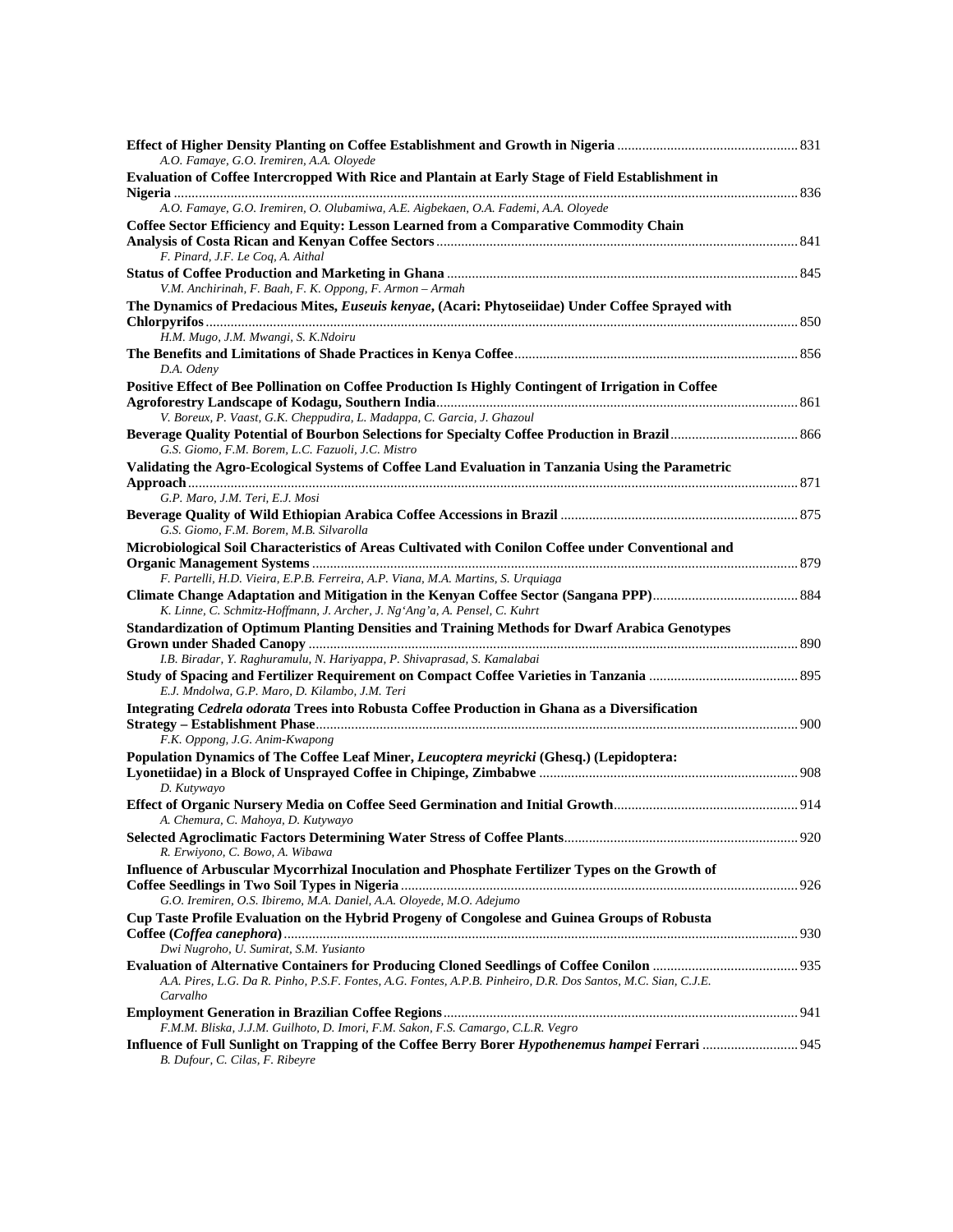| Yield Differences of "Conilon" Coffee Plants Propagated by Cuttings and Seeds along a Nine Year                                                                                      |  |
|--------------------------------------------------------------------------------------------------------------------------------------------------------------------------------------|--|
| F. Partelli, D.H. Barbosa, A.L. Mauri, H.D. Vieira, J.C. Ramalho                                                                                                                     |  |
| Effects of Shade Tree Composition on the Coffee Quality in Agroforestry Systems of the Kodagu                                                                                        |  |
| P. Vaast, Y. Raghuramulu, S. Menon                                                                                                                                                   |  |
| Coffee Agroforestry with Some Timber Shade Trees. Study on Carbon Stock, Mineral Cycle and                                                                                           |  |
|                                                                                                                                                                                      |  |
| A. Prawoto, F. Yuliasmara                                                                                                                                                            |  |
| A. Prawoto, D.F.S. Hartatri                                                                                                                                                          |  |
| Characteristics of Anatomy, Morphology and Physiology as Indicators for Yield of Robusta Coffee 968<br>Denna Eriani Munandar, Soetanto Abdoellah, Eko Mardiono                       |  |
|                                                                                                                                                                                      |  |
| C. Lambot, E. Goulois, S. Michaux, N. Pineau, J. De Smet, J. Husson, P. Broun                                                                                                        |  |
| Micro-Landscape Context Effects on the Dispersal of Coffee Berry Borer (Hypothenemus hampei) in                                                                                      |  |
| A. Olivas, C. Rivera, B. Dufour, E. Hidalgo, F. Declerck, J. Avelino                                                                                                                 |  |
| Landscape Context and Plot Incidence of Coffee Rust (Hemileia vastatrix), Coffee Berry Borer                                                                                         |  |
| A. Romero, H. Cruz, E. De Melo, F. Declerck, J. Avelino                                                                                                                              |  |
| <b>Indonesian Green Arabica Coffee Growing Zones Characterization Using Near Infrared</b>                                                                                            |  |
|                                                                                                                                                                                      |  |
| F. Davrieux, N. Durand, J. Sianturi, D.F. Fischer                                                                                                                                    |  |
| Coffee Varieties Behavior (Coffea canephora Pierre) in Growing Area of High Altitude in the                                                                                          |  |
|                                                                                                                                                                                      |  |
| D.H. Barbosa, F. Partelli, H.D. Vieira, W.P. Rodrigues, J.F. Pinto                                                                                                                   |  |
| Shade Level and Species Composition Affect Carbon Sequestration in Coffee Agroforestry Systems of                                                                                    |  |
| P. Vaast, J. Guillemot, C. Vignault, F. Charbonnier, M. Manjunatha, A. Devakumar                                                                                                     |  |
| The Influence of Primary Processing Methods on the Cup Taste of Arabica Coffee from the                                                                                              |  |
| A. Marsh, S.M. Yusianto                                                                                                                                                              |  |
| Coffee Bourbon Pointu of Reunion Island: The Post-Harvest Process Is One of the Keys to Achieve                                                                                      |  |
|                                                                                                                                                                                      |  |
| P. Aguilar, L. Berthiot, F. Descroix                                                                                                                                                 |  |
| Support to Small Coffee Farmer in Thailand Through Large Scale Propagation of Coffea canephora 1012<br>T. Kunasol, J. Ducos, C. Lambot, Y. Kasinkasaempong, P. Chantanumat, P. Broun |  |
|                                                                                                                                                                                      |  |
| R.N. Mayoli                                                                                                                                                                          |  |
| Coffee Bourbon Pointu of Reunion Island: How to Define a Terroir to Obtain a «Gourmet» Coffee  1021                                                                                  |  |
| F. Descroix, P. Aguilar, L. Berthiot                                                                                                                                                 |  |
| S. Taugourdeau, G. Le Maire, O. Roupsard, J. Avelino, F. Gomez-Delgado, J.R. Jones, C. Marsden, A. Robelo, A.<br>Barquero, E. Alpizar, B. Rapidel, P. Vaast, J-M. Harmand            |  |
| Sustainable Coffee Production: an Analysis Model for Quality and Certification in the Coffee                                                                                         |  |
| P.H.M.V. Leme, R.T.M. Machado                                                                                                                                                        |  |
|                                                                                                                                                                                      |  |
| O.O. Oduwole, A.E. Agbongiarhuoyi, M.O. Adejumo, E.O. Aigbekaen, R.R. Ipinmoroti                                                                                                     |  |
| Identification of Soil Organic Nitrogen Fraction as an Indicator of Coffee Plant Response to Nitrogen                                                                                |  |
|                                                                                                                                                                                      |  |
| J. Bako Baon, S. Suwarti, M.H. Pandutama                                                                                                                                             |  |
| Volatilization and Efficiency of Urea Fertilization and Growth of Arabica Coffee Seedlings Applied                                                                                   |  |
| J. Bako Baon, Y. Sari, M.H. Pandutama                                                                                                                                                |  |
| Use of Sub-Surface Soil Water by Wick of Organic Matter to Mitigate Water Stress of Robusta                                                                                          |  |
|                                                                                                                                                                                      |  |
| P. Pujiyanto                                                                                                                                                                         |  |